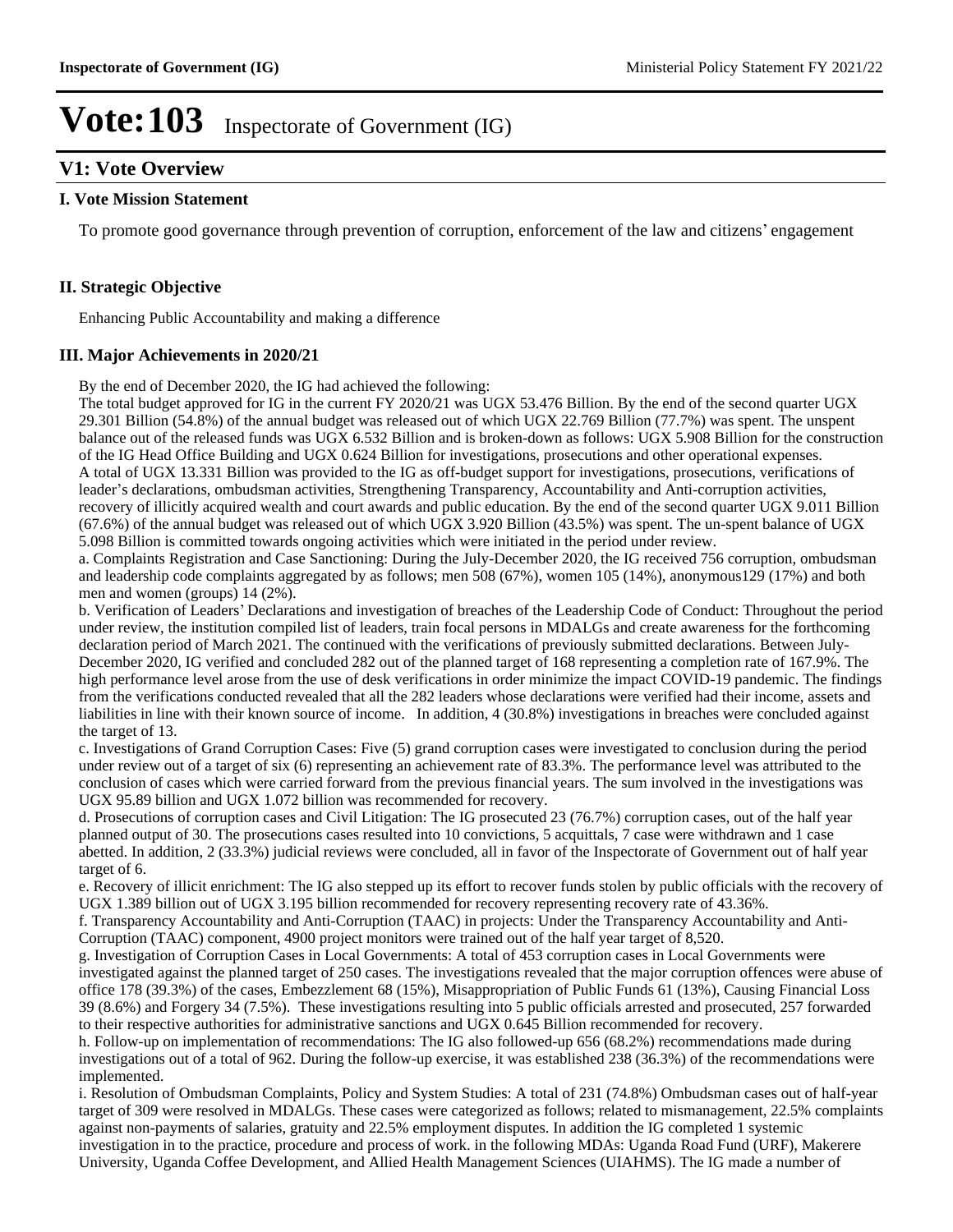recommendations into recruitment as well as conflict and grievance handling in the above Institutions.

j. Education and Awareness Creation on Corruption: In the first half of the FY 2019/20, the IG organized 12 workshops for leaders in local governments and MDAs, aired out radio spot messages 240 times on selected Radio Stations and also conducted 13 Radio Programmes. The above activities were carried out to create awareness, enlist support in the fight against corruption, communicate IG strategies and actions and provide feedback to stakeholders. Furthermore, the IG in collaboration with state and non-state actor namely Directorate for Ethics and Integrity (DEI), Anti-Corruption Coalition Uganda (ACCU) with support from United Nations Development Programme (UNDP) held stakeholder engagement meetings (3) with the district leaders and community barazas (3) in the districts of Amudat, Moroto and Kaabong. This activity provided a forum for anti-corruption agencies to interact with LGs on how to consolidate achievements in the fight against corruption, overcome challenges and collectively explore better strategies to prevent corruption. In addition, IG established partnerships with Civic Education Coalition Uganda (CECU). As a result of IG partnering with CECU, both institutions are advocating for the National Civic Education Policy as well as developing a national Curriculum on Civic Education.

### **IV. Medium Term Plans**

Over the medium term, the Inspectorate of Government will pursue strategies contributing to the realization of NDP III goal of increasing household incomes and improving the quality of life of Ugandans through 2 programmes; Security and Governance and Public Sector Transformation. Under Security and Governance programme, the Inspectorate of Government will play a key role in the implementation of the strategic objective of strengthening transparency, accountability and anti-corruption systems. Similarly in relation to the public sector transformation programme, the IG's efforts will be directed towards attainment of three strategic objectives namely strengthening accountability for results across government, strengthening human resource management function of Government for improved service delivery and increasing accountability and transparency in the delivery of services.

Throughout the Medium Term, the IG plans to follow a three prolonged approach in the fight against corruption; deterrence (investigations, prosecutions and assets recovery), prevention and sensitization of the public. These approaches will result into considerable success and it's anticipated that a number of public officers will be prosecuted, illicitly acquired assets recovered, increased participation of the public in combating corruption and improvement in the level of integrity. The IG will specifically do the following;

a. Establish an ICT platform to detect, report corruption, manage investigation and prosecutions and provide feedback on investigations and prosecutions.

b. Expeditiously investigate high profile/syndicate corruption allegations in high spending/risks and corruption prone entities.

c. Prosecute high profile and syndicated corruption cases in high spending/risks and corruption prone entities.

d. Scale-up efforts towards verification of declarations and investigation of those found to have breached the Leadership Code of Conduct.

e. Strengthen efforts to address Maladministration and administrative injustice in the public sector which is contributing to ineffective service delivery.

f. Scale up the use of Alternative Dispute Resolution mechanisms to manage Ombudsman complaints and Support MDALGs to strengthen internal complaints handling mechanism.

g. Conduct surveys, researches, studies, evaluations and reviews on public perceptions and attitude towards corruption and to generate empirical data to inform anti-corruption initiatives and programme implementation.

h. Intensify tracing, preservation and recovery of unexplained and illicitly acquired assets

i. Strengthen capacity of the Inspectorate of Government through recruitment, skilling and procurement of equipment to effectively deal with corruption, maladministration and administrative injustice.

j. Strengthening the legal and institutional framework for combating corruption.

k. Mainstream Anti-Corruption initiative (Transparency, Accountability and Anti-Corruption-TAAC) in initiative in all government projects/programmes.

l. Develop and implement programmes for empowerment to participate in the fight against corruption.

m. Development and implement integrity promotional programmes for Primary Schools, Secondary Schools, Tertiary Institutions, youths and Public and Private Sector.

n. Strengthen participation of the Civil Society Organizations, the Media, Faith Based/Religious Organizations and Private Sector in preventing corruption.

o. Develop sustainable partnerships and collaboration with other Government Anti-Corruption entities to fight corruption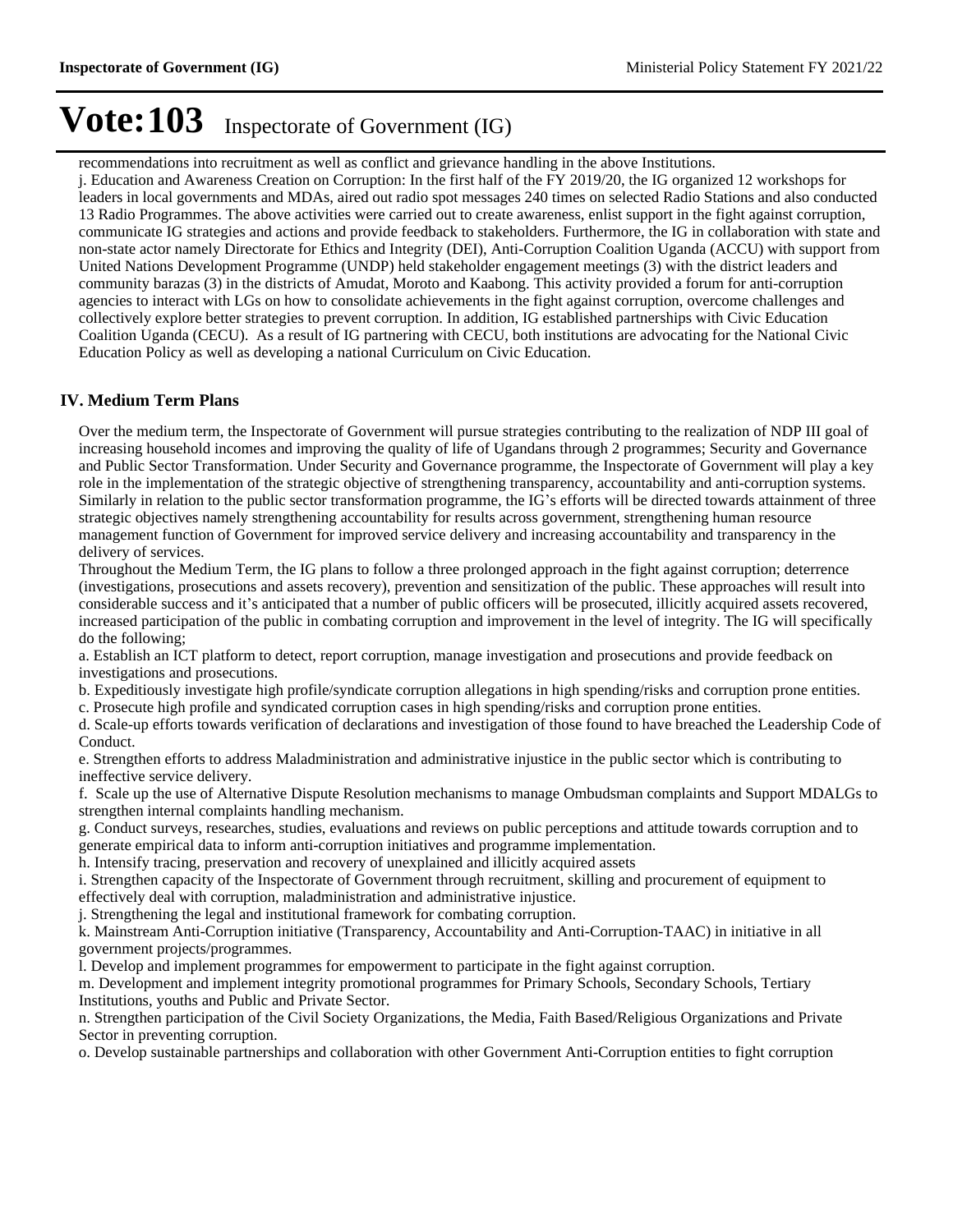## **V. Snapshot Of Medium Term Budget Allocations**

**Table 5.1: Overview of Vote Expenditures (UShs Billion)**

|                  |                                                      |                    |               | 2020/21                                   |         |         |         | <b>MTEF Budget Projections</b> |         |
|------------------|------------------------------------------------------|--------------------|---------------|-------------------------------------------|---------|---------|---------|--------------------------------|---------|
|                  |                                                      | 2019/20<br>Outturn | <b>Budget</b> | <b>Approved Expenditure</b><br>by End Dec | 2021/22 | 2022/23 | 2023/24 | 2024/25                        | 2025/26 |
| <b>Recurrent</b> | Wage                                                 | 21.170             | 21.170        | 10.055                                    | 21.170  | 22.228  | 22.228  | 22.228                         | 22.228  |
|                  | Non Wage                                             | 20.368             | 19.013        | 11.519                                    | 19.013  | 19.013  | 19.013  | 19.013                         | 19.013  |
| Devt.            | GoU                                                  | 3.417              | 13.293        | 0.998                                     | 13.293  | 13.293  | 13.293  | 13.293                         | 13.293  |
|                  | Ext. Fin.                                            | 0.000              | 0.000         | 0.000                                     | 0.000   | 0.000   | 0.000   | 0.000                          | 0.000   |
|                  | <b>GoU</b> Total                                     | 44.954             | 53.476        | 22,572                                    | 53.476  | 54.535  | 54.535  | 54.535                         | 54.535  |
|                  | <b>Total GoU+Ext Fin (MTEF)</b>                      | 44.954             | 53.476        | 22.572                                    | 53.476  | 54.535  | 54.535  | 54.535                         | 54.535  |
|                  | Arrears                                              | 0.000              | 0.000         | 0.000                                     | 0.000   | 0.000   | 0.000   | 0.000                          | 0.000   |
|                  | <b>Total Budget</b>                                  | 44.954             | 53.476        | 22,572                                    | 53.476  | 54.535  | 54.535  | 54.535                         | 54.535  |
|                  | <b>A.I.A Total</b>                                   | N/A                | N/A           | N/A                                       | N/A     | N/A     | N/A     | N/A                            | N/A     |
|                  | <b>Grand Total</b>                                   | 44.954             | 53.476        | 22.572                                    | 53.476  | 54.535  | 54.535  | 54.535                         | 54.535  |
|                  | <b>Total Vote Budget</b><br><b>Excluding Arrears</b> | 44.954             | 53.476        | 22.572                                    | 53.476  | 54.535  | 54.535  | 54.535                         | 54.535  |

#### **Table 5.2: Budget Allocation by Programme (UShs Billion)**

|                                 |        | 2021/22 Draft Estimates |              |
|---------------------------------|--------|-------------------------|--------------|
| <b>Billion Uganda Shillings</b> | GoU    | Ext. Fin                | <b>Total</b> |
| Governance and Security         | 50.013 | 0.000                   | 50.013       |
| Public Sector Transformation    | 3.463  | 0.000                   | 3.463        |
| <b>Grand Total:</b>             | 53.476 | 0.000                   | 53.476       |
| <b>Total excluding Arrears</b>  | 53,476 | 0.000                   | 53.476       |

### **VI. Budget By Economic Clasification**

#### **Table V6.1 2020/21 and 2021/22 Budget Allocations by Item**

|                                       |        | 2020/21 Approved Budget |       |              |        | 2021/22 Draft Estimates |              |
|---------------------------------------|--------|-------------------------|-------|--------------|--------|-------------------------|--------------|
| Billion Uganda Shillings              | GoU    | Ext. Fin                | AIA   | <b>Total</b> | GoU    | Ext. Fin                | <b>Total</b> |
| <b>Output Class: Outputs Provided</b> | 40.383 | 0.000                   | 0.000 | 40.383       | 40.183 | 0.000                   | 40.183       |
| 211 Wages and Salaries                | 24.088 | 0.000                   | 0.000 | 24.088       | 24.088 | 0.000                   | 24.088       |
| 212 Social Contributions              | 2.444  | 0.000                   | 0.000 | 2.444        | 2.444  | 0.000                   | 2.444        |
| 213 Other Employee Costs              | 6.650  | 0.000                   | 0.000 | 6.650        | 6.755  | 0.000                   | 6.755        |
| 221 General Expenses                  | 1.307  | 0.000                   | 0.000 | 1.307        | 1.037  | 0.000                   | 1.037        |
| 222 Communications                    | 0.466  | 0.000                   | 0.000 | 0.466        | 0.466  | 0.000                   | 0.466        |
| 223 Utility and Property Expenses     | 3.283  | 0.000                   | 0.000 | 3.283        | 3.308  | 0.000                   | 3.308        |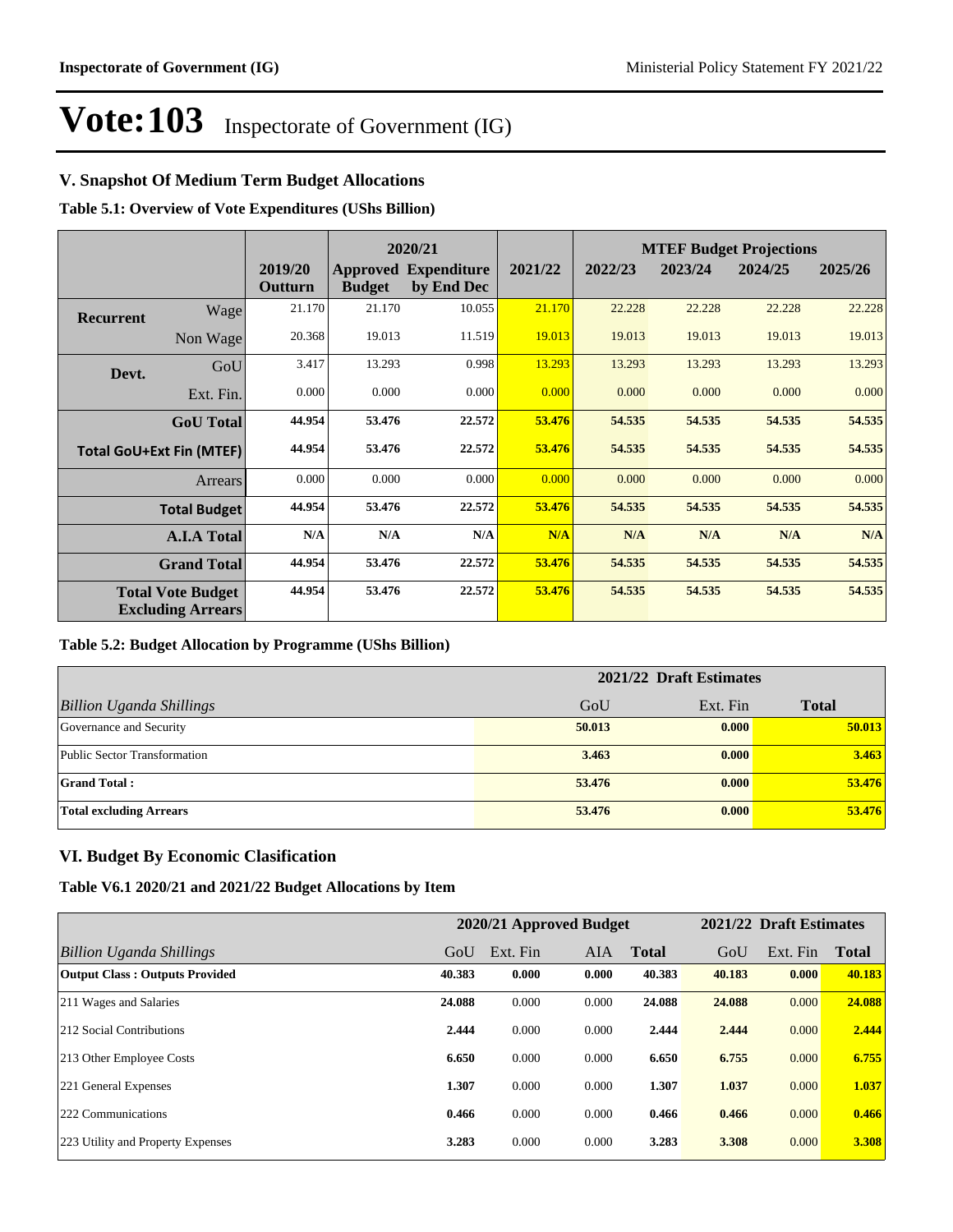| 224 Supplies and Services              | 0.208  | 0.000 | 0.000 | 0.208  | 0.208  | 0.000 | 0.208  |
|----------------------------------------|--------|-------|-------|--------|--------|-------|--------|
| 227 Travel and Transport               | 1.450  | 0.000 | 0.000 | 1.450  | 1.390  | 0.000 | 1.390  |
| 228 Maintenance                        | 0.477  | 0.000 | 0.000 | 0.477  | 0.477  | 0.000 | 0.477  |
| 282 Miscellaneous Other Expenses       | 0.011  | 0.000 | 0.000 | 0.011  | 0.011  | 0.000 | 0.011  |
| <b>Output Class: Capital Purchases</b> | 13.093 | 0.000 | 0.000 | 13.093 | 13.293 | 0.000 | 13.293 |
| 312 FIXED ASSETS                       | 13.093 | 0.000 | 0.000 | 13.093 | 13.293 | 0.000 | 13.293 |
| <b>Grand Total:</b>                    | 53.476 | 0.000 | 0.000 | 53.476 | 53,476 | 0.000 | 53.476 |
| <b>Total excluding Arrears</b>         | 53.476 | 0.000 | 0.000 | 53.476 | 53,476 | 0.000 | 53.476 |

## VII. Budget By Sub-Subprogramme, Department And Project

## **Table V7.1: Past Expenditure Outturns and Medium Term Projections by Sub-SubProgramme,Department and Project**

| <b>Billion Uganda shillings</b>                                 | FY 2020/21            |                                  |                                   |                                             | <b>Medium Term Projections</b> |         |         |         |
|-----------------------------------------------------------------|-----------------------|----------------------------------|-----------------------------------|---------------------------------------------|--------------------------------|---------|---------|---------|
|                                                                 | FY 2019/20<br>Outturn | <b>Approved</b><br><b>Budget</b> | <b>Spent By</b><br><b>End Dec</b> | 2021-22<br><b>Proposed</b><br><b>Budget</b> | 2022-23                        | 2023-24 | 2024-25 | 2025-26 |
| <b>12 General Administration and</b><br><b>Support Services</b> | 18.045                | 27.317                           | 8.563                             | 27.328                                      | 27.328                         | 27.328  | 27.328  | 27.328  |
| 02 Internal Audit Department                                    | 0.016                 | 0.000                            | 0.000                             | 0.000                                       | 0.000                          | 0.000   | 0.000   | 0.000   |
| 03 Finance and Accounts                                         | 0.020                 | 0.000                            | 0.000                             | 0.000                                       | 0.000                          | 0.000   | 0.000   | 0.000   |
| 0354 Support to IGG                                             | 0.469                 | 0.000                            | 0.000                             | 0.000                                       | 0.000                          | 0.000   | 0.000   | 0.000   |
| 04 General Administration and Management                        | 14.457                | 14.024                           | 7.564                             | 14.034                                      | 14.034                         | 14.034  | 14.034  | 14.034  |
| 05 Human Resource Management                                    | 0.013                 | 0.000                            | 0.000                             | 0.000                                       | 0.000                          | 0.000   | 0.000   | 0.000   |
| 06 Policy, Planning and M & E                                   | 0.077                 | 0.000                            | 0.000                             | 0.000                                       | 0.000                          | 0.000   | 0.000   | 0.000   |
| 07 Procurement and Disposal                                     | 0.030                 | 0.000                            | 0.000                             | 0.000                                       | 0.000                          | 0.000   | 0.000   | 0.000   |
| 08 ICT and Information                                          | 0.015                 | 0.000                            | 0.000                             | 0.000                                       | 0.000                          | 0.000   | 0.000   | 0.000   |
| 1496 Construction of the IGG Head Office<br>building Project    | 2.947                 | 12.500                           | 0.901                             | 12.500                                      | 12.500                         | 12.500  | 12.500  | 12.500  |
| 1684 Retooling of Inspectorate of<br>Government                 | 0.000                 | 0.793                            | 0.098                             | 0.793                                       | 0.793                          | 0.793   | 0.793   | 0.793   |
| 13 Anti-Corruption                                              | 24.754                | 23.940                           | 13.459                            | 23.930                                      | 23.930                         | 23.930  | 23.930  | 23.930  |
| 09 Transparency, Accountability and Anti-<br>Corruption         | 1.220                 | 1.244                            | 0.725                             | 1.244                                       | 1.244                          | 1.244   | 1.244   | 1.244   |
| 10 Specialised and Other Investigations                         | 2.742                 | 2.920                            | 1.493                             | 2.920                                       | 2.920                          | 2.920   | 2.920   | 2.920   |
| 11 Decentralised Anti-Corruption<br>Interventions               | 14.132                | 12.975                           | 7.222                             | 12.964                                      | 12.964                         | 12.964  | 12.964  | 12.964  |
| 12 Prosecutions and Civil Litigations                           | 2.700                 | 2.757                            | 1.645                             | 2.757                                       | 2.757                          | 2.757   | 2.757   | 2.757   |
| 13 Enforcement of Leadership Code of<br>Conduct                 | 2.175                 | 2.223                            | 1.325                             | 2.223                                       | 2.223                          | 2.223   | 2.223   | 2.223   |
| 14 Education and Prevention of Corruption                       | 1.785                 | 1.822                            | 1.049                             | 1.822                                       | 1.822                          | 1.822   | 1.822   | 1.822   |
| 14 Ombudsman                                                    | 2.156                 | 2.219                            | 0.551                             | 2.219                                       | 3.277                          | 3.277   | 3.277   | 3.277   |
| 16 Management and Resolution of<br>Complaints                   | 1.090                 | 1.145                            | 0.227                             | 1.145                                       | 1.674                          | 1.674   | 1.674   | 1.674   |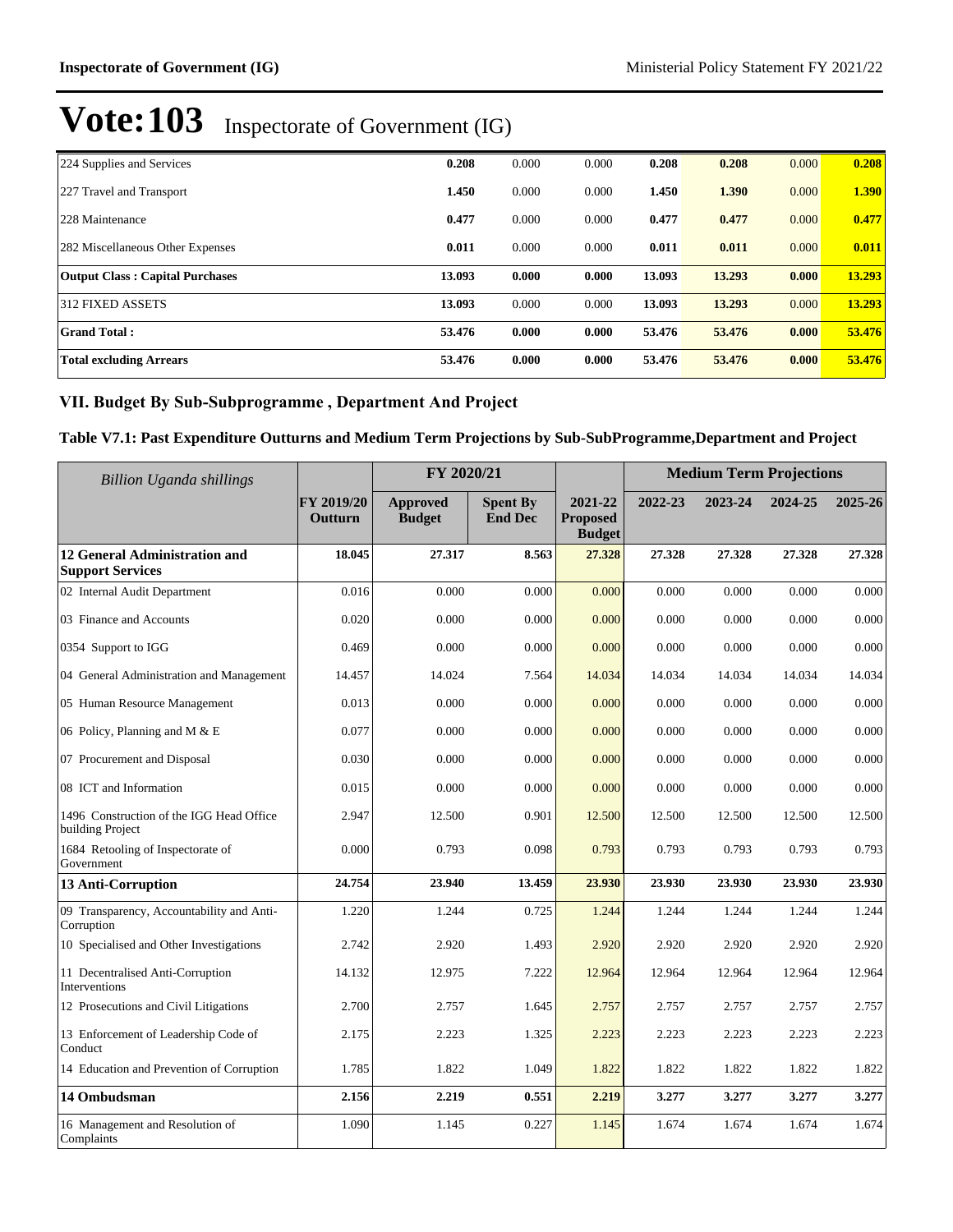| 17 Systemic Interventions      | .066   | .074   | 0.3241 | .074   | .603   | 1.603  | .603   | .603   |
|--------------------------------|--------|--------|--------|--------|--------|--------|--------|--------|
| <b>Total for the Vote</b>      | 44.954 | 53.476 | 22.572 | 53.476 | 54.535 | 54.535 | 54.535 | 54.535 |
| <b>Total Excluding Arrears</b> | 44.954 | 53.476 | 22.572 | 53.476 | 54.535 | 54.535 | 54.535 | 54.535 |

### **VIII. Sub-SubProgramme Performance and Medium Term Plans**

#### **Table V8.1: Sub-SubProgramme Outcome and Outcome Indicators**

|                                                                                                                                                                                                                                                                                                                                                                                                                                                                                                                                                                                                                                                                                                                                  | Sub-SubProgramme: 12 General Administration and Support Services                                                                                                                                                                                                                                                                                                                                                                                                                                                                                                                                                                                                                                                                                                                                                                                                                                                                        |                 |                  |                            |                  |                  |
|----------------------------------------------------------------------------------------------------------------------------------------------------------------------------------------------------------------------------------------------------------------------------------------------------------------------------------------------------------------------------------------------------------------------------------------------------------------------------------------------------------------------------------------------------------------------------------------------------------------------------------------------------------------------------------------------------------------------------------|-----------------------------------------------------------------------------------------------------------------------------------------------------------------------------------------------------------------------------------------------------------------------------------------------------------------------------------------------------------------------------------------------------------------------------------------------------------------------------------------------------------------------------------------------------------------------------------------------------------------------------------------------------------------------------------------------------------------------------------------------------------------------------------------------------------------------------------------------------------------------------------------------------------------------------------------|-----------------|------------------|----------------------------|------------------|------------------|
| Objective:                                                                                                                                                                                                                                                                                                                                                                                                                                                                                                                                                                                                                                                                                                                       | 1. To provide administrative and support services to the Inspectorate of Government.<br>2. To build and strengthen the IG human resource financial and physical capacity.<br>3. To coordinate formulation and implementation of Strategic Plan, Budget Framework Paper, Policy<br>Statement, Annual Budget and Work Plans.<br>4. Promote effective and efficient use of Information and Communication Technologies by providing<br>strategic advice, guidance and service provision for IG operations.<br>5. Implement and monitor policies and procedures concerning the financial, administrative and<br>procurement.<br>6. To support management optimize internal control systems that significantly increase the ability to<br>achieve the set objectives.<br>7. To ensure availability, distribution, efficient and effective utilization of logistics.<br>8. To ensure safe custody and maintenance of IG properties and assets. |                 |                  |                            |                  |                  |
| <b>Responsible Officer:</b>                                                                                                                                                                                                                                                                                                                                                                                                                                                                                                                                                                                                                                                                                                      | Manager                                                                                                                                                                                                                                                                                                                                                                                                                                                                                                                                                                                                                                                                                                                                                                                                                                                                                                                                 |                 |                  |                            |                  |                  |
| <b>Outcome:</b>                                                                                                                                                                                                                                                                                                                                                                                                                                                                                                                                                                                                                                                                                                                  | Efficient and effective Inspectorate of Government.                                                                                                                                                                                                                                                                                                                                                                                                                                                                                                                                                                                                                                                                                                                                                                                                                                                                                     |                 |                  |                            |                  |                  |
|                                                                                                                                                                                                                                                                                                                                                                                                                                                                                                                                                                                                                                                                                                                                  | <b>Sector Outcomes contributed to by the Programme Outcome</b>                                                                                                                                                                                                                                                                                                                                                                                                                                                                                                                                                                                                                                                                                                                                                                                                                                                                          |                 |                  |                            |                  |                  |
|                                                                                                                                                                                                                                                                                                                                                                                                                                                                                                                                                                                                                                                                                                                                  | 1. Value for money in the management of public resources                                                                                                                                                                                                                                                                                                                                                                                                                                                                                                                                                                                                                                                                                                                                                                                                                                                                                |                 |                  |                            |                  |                  |
|                                                                                                                                                                                                                                                                                                                                                                                                                                                                                                                                                                                                                                                                                                                                  |                                                                                                                                                                                                                                                                                                                                                                                                                                                                                                                                                                                                                                                                                                                                                                                                                                                                                                                                         |                 |                  | <b>Performance Targets</b> |                  |                  |
|                                                                                                                                                                                                                                                                                                                                                                                                                                                                                                                                                                                                                                                                                                                                  | <b>Outcome Indicators</b>                                                                                                                                                                                                                                                                                                                                                                                                                                                                                                                                                                                                                                                                                                                                                                                                                                                                                                               |                 |                  | 2021/22                    | 2022/23          | 2023/24          |
|                                                                                                                                                                                                                                                                                                                                                                                                                                                                                                                                                                                                                                                                                                                                  |                                                                                                                                                                                                                                                                                                                                                                                                                                                                                                                                                                                                                                                                                                                                                                                                                                                                                                                                         | <b>Baseline</b> | <b>Base year</b> | <b>Target</b>              | Projection       | Projection       |
| • Annual Auditor General and PPDA ratings.                                                                                                                                                                                                                                                                                                                                                                                                                                                                                                                                                                                                                                                                                       |                                                                                                                                                                                                                                                                                                                                                                                                                                                                                                                                                                                                                                                                                                                                                                                                                                                                                                                                         | 40              | 2019             | 75%                        | 72%              | 72%              |
|                                                                                                                                                                                                                                                                                                                                                                                                                                                                                                                                                                                                                                                                                                                                  | <b>Department: 04 General Administration and Management</b>                                                                                                                                                                                                                                                                                                                                                                                                                                                                                                                                                                                                                                                                                                                                                                                                                                                                             |                 |                  |                            |                  |                  |
|                                                                                                                                                                                                                                                                                                                                                                                                                                                                                                                                                                                                                                                                                                                                  | <b>Budget Output: 01 Administration &amp; Support services</b>                                                                                                                                                                                                                                                                                                                                                                                                                                                                                                                                                                                                                                                                                                                                                                                                                                                                          |                 |                  |                            |                  |                  |
|                                                                                                                                                                                                                                                                                                                                                                                                                                                                                                                                                                                                                                                                                                                                  | Number of policicies/operational plans/strategies/guidelines developed                                                                                                                                                                                                                                                                                                                                                                                                                                                                                                                                                                                                                                                                                                                                                                                                                                                                  |                 |                  | 3                          | 3                | 3                |
| Number of periodic reports produced                                                                                                                                                                                                                                                                                                                                                                                                                                                                                                                                                                                                                                                                                              |                                                                                                                                                                                                                                                                                                                                                                                                                                                                                                                                                                                                                                                                                                                                                                                                                                                                                                                                         |                 |                  | 29                         | 30               | 30               |
|                                                                                                                                                                                                                                                                                                                                                                                                                                                                                                                                                                                                                                                                                                                                  | Number of Policy documents/actions/plans/reviewed/updated                                                                                                                                                                                                                                                                                                                                                                                                                                                                                                                                                                                                                                                                                                                                                                                                                                                                               |                 |                  | $\overline{2}$             | $\boldsymbol{2}$ | $\boldsymbol{2}$ |
| Sub-SubProgramme: 13 Anti-Corruption                                                                                                                                                                                                                                                                                                                                                                                                                                                                                                                                                                                                                                                                                             |                                                                                                                                                                                                                                                                                                                                                                                                                                                                                                                                                                                                                                                                                                                                                                                                                                                                                                                                         |                 |                  |                            |                  |                  |
| Objective:<br>1. To create public awareness and enlist public support for preventing and combating corruption.<br>2. To investigate organized and syndicate and other forms of corruption in Uganda Government<br>Ministries, Departments, Agencies and Local Governments.<br>3. Enforce adherence/compliance to the Code of Conduct through receiving leader's declarations,<br>verifying them and investigating cases of breaches<br>4. To provide legal advice, prosecute cases of corruption and defend IG decisions in Court.<br>5. To increase Social Accountability in the implementation of government projects by empowering<br>stakeholders to hold Public Officials socially accountable for publicly held resources. |                                                                                                                                                                                                                                                                                                                                                                                                                                                                                                                                                                                                                                                                                                                                                                                                                                                                                                                                         |                 |                  |                            |                  |                  |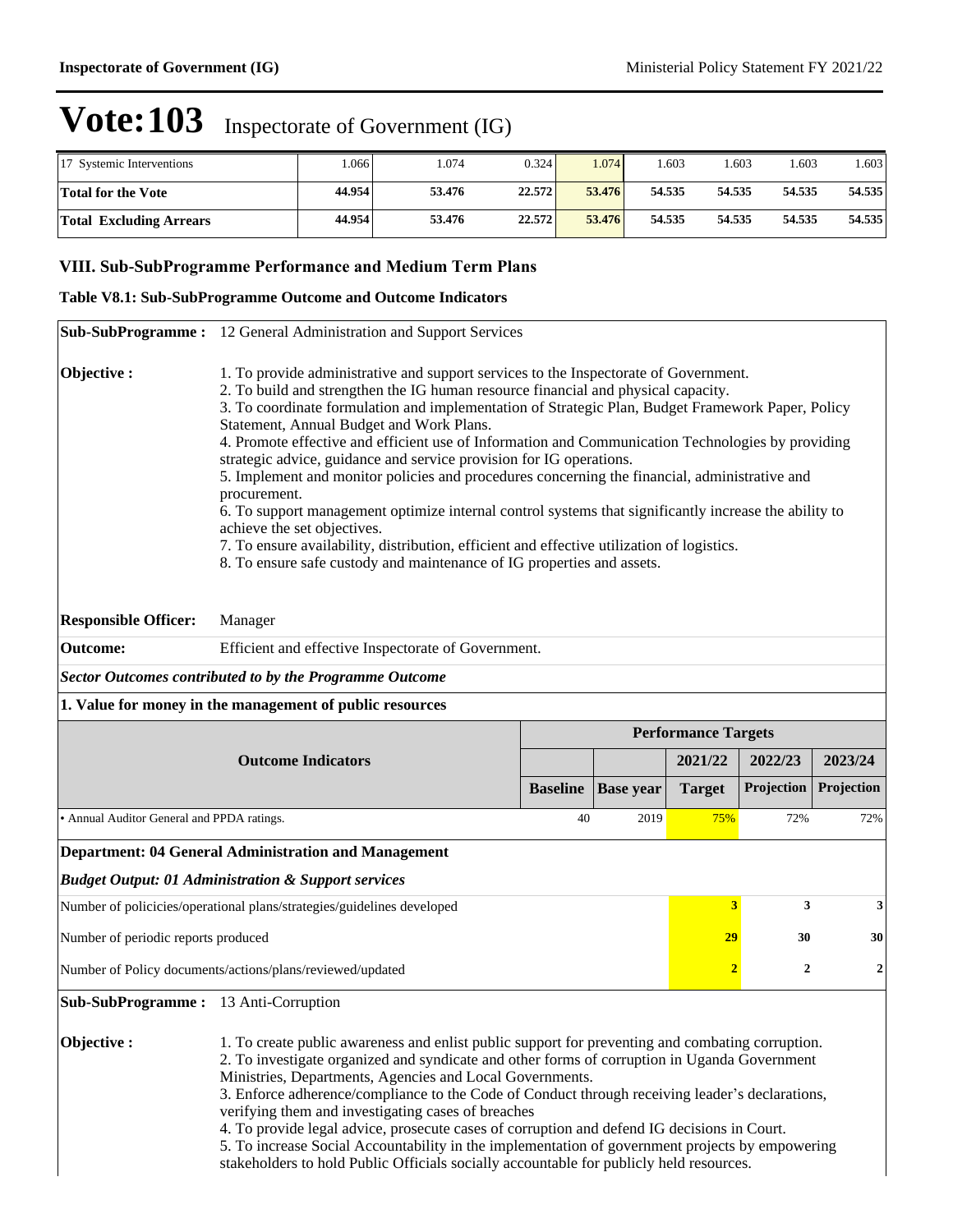6. Follow up and recover illicit enrichment, awards arising from court decisions and investigations. **Responsible Officer:** Director **Outcome:** Improved transparency and less corruption in public service delivery. *Sector Outcomes contributed to by the Programme Outcome* **1. Value for money in the management of public resources Performance Targets Outcome Indicators 2021/22 2022/23 2023/24 Baseline Base year Target Projection Projection** • % of recommendations implemented  $\frac{90\%}{2020}$  92% 95% 95% 95% **Outcome:** Reduction in crime of corruption *Sector Outcomes contributed to by the Programme Outcome* **1. Value for money in the management of public resources Performance Targets Outcome Indicators 2021/22 2022/23 2023/24 Baseline Base year Target Projection Projection** • Number of grand or syndicated corruption cases registered 40 2019 45 40 35 **Department: 09 Transparency, Accountability and Anti- Corruption** *Budget Output: 06 Transparency, Accountability and Anti-Corruption (TAAC)* Number of citizens trained to monitor projects **17,040 17,040 17,040** Percentage of grievances resolved timely **80% 80% 80% 80% 80% 80% 80%** Percentage of recommendations followed up **100% 100% 100% Department: 10 Specialised and Other Investigations** *Budget Output: 01 Special Investigations* Number of high profile cases investigated **12 12 12 12 12 12 12** Number of other curruption cases investigated **33 33 33 33 33** Percentage of recommendations followed up **100% 100% 100% 100% 100% 100% Department: 11 Decentralised Anti-Corruption Interventions** *Budget Output: 04 Decentralised Anti - corruption programmes* Number of corruption cases investigated in LG's **500 550 550 600 550 600** Percentage of recommendations followed up **100% 100% 100% Department: 12 Prosecutions and Civil Litigations** *Budget Output: 02 Prosecutions & Civil Litigation* Number of corruption cases prosecuted **50 50 50**

Percentage of Court Orders followed up **85% 85% 85%**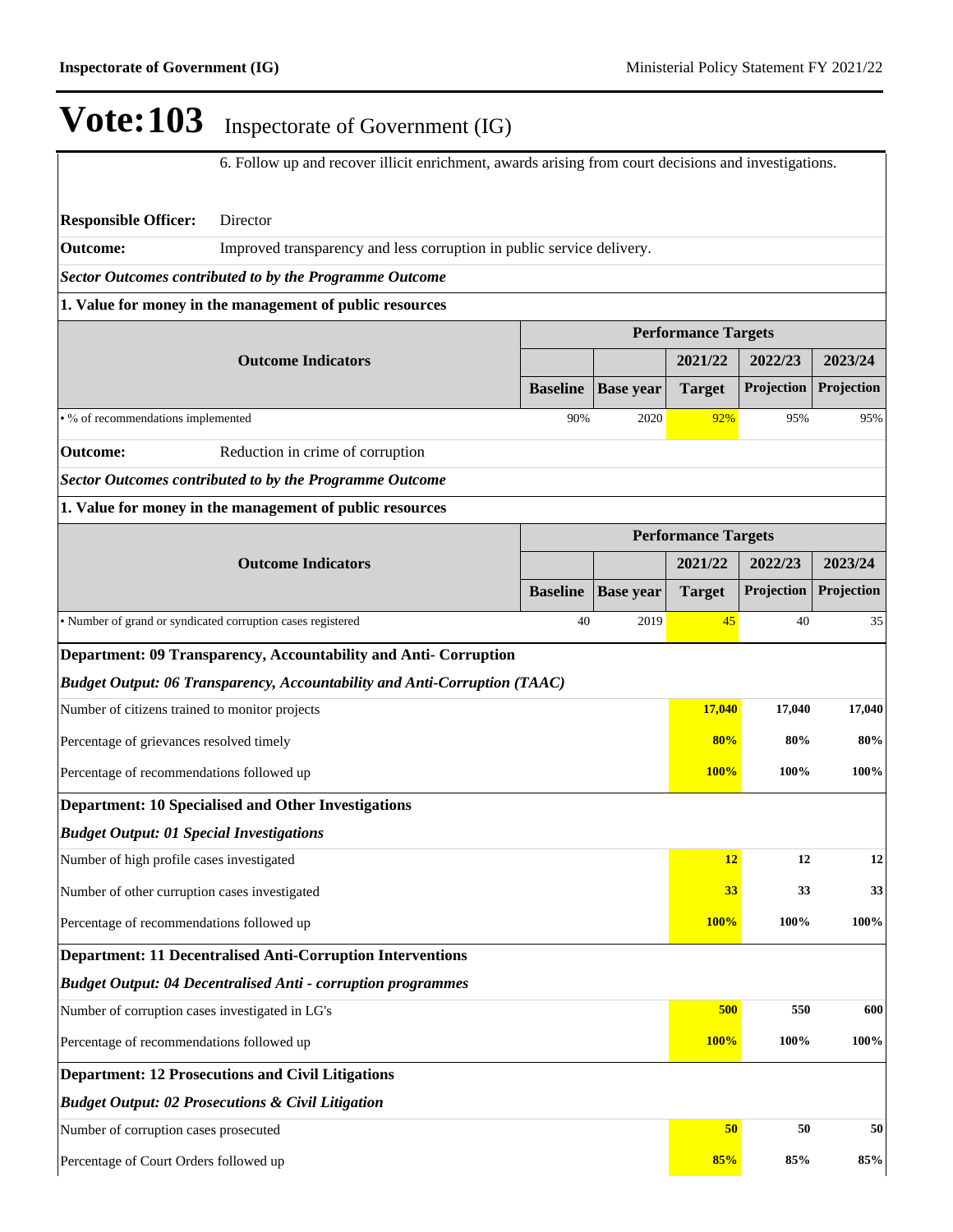| Percentage of funds recovered from the court decisions and investigations |                                                                                                                                                                                                                                                                                                                                                                                                                                                                                            |                 |                  | 50%                        | 50%        | 50%        |
|---------------------------------------------------------------------------|--------------------------------------------------------------------------------------------------------------------------------------------------------------------------------------------------------------------------------------------------------------------------------------------------------------------------------------------------------------------------------------------------------------------------------------------------------------------------------------------|-----------------|------------------|----------------------------|------------|------------|
| Department: 13 Enforcement of Leadership Code of Conduct                  |                                                                                                                                                                                                                                                                                                                                                                                                                                                                                            |                 |                  |                            |            |            |
|                                                                           | <b>Budget Output: 05 Verification of Leaders' Declarations</b>                                                                                                                                                                                                                                                                                                                                                                                                                             |                 |                  |                            |            |            |
| Number of verifications concluded                                         |                                                                                                                                                                                                                                                                                                                                                                                                                                                                                            |                 |                  |                            | 350        | 350        |
| 25<br>30<br>Number of investigations in breaches concluded                |                                                                                                                                                                                                                                                                                                                                                                                                                                                                                            |                 |                  |                            |            | 40         |
| Value of illicity acquired assets identified and traced<br>2.8<br>3       |                                                                                                                                                                                                                                                                                                                                                                                                                                                                                            |                 |                  |                            |            | 3.5        |
| Sub-SubProgramme: 14 Ombudsman                                            |                                                                                                                                                                                                                                                                                                                                                                                                                                                                                            |                 |                  |                            |            |            |
| Objective:                                                                | 1. To investigate maladministration, injustices and economic malpractices in public office.<br>2. To enhance capacity of the MDALGs to identify and resolve underlying drivers of complaints at<br>source.<br>3. To use systemic approach to pro-actively identify and address causes of high risks areas in governance.<br>4. To examine the practices and procedures, facilitate discovery of corrupt practices and recommend<br>actions for revision of methods of work and procedures. |                 |                  |                            |            |            |
| <b>Responsible Officer:</b>                                               | Director                                                                                                                                                                                                                                                                                                                                                                                                                                                                                   |                 |                  |                            |            |            |
| <b>Outcome:</b>                                                           | Adherence to standards in public administration.                                                                                                                                                                                                                                                                                                                                                                                                                                           |                 |                  |                            |            |            |
|                                                                           | <b>Sector Outcomes contributed to by the Programme Outcome</b>                                                                                                                                                                                                                                                                                                                                                                                                                             |                 |                  |                            |            |            |
|                                                                           |                                                                                                                                                                                                                                                                                                                                                                                                                                                                                            |                 |                  |                            |            |            |
|                                                                           | 1. Value for money in the management of public resources                                                                                                                                                                                                                                                                                                                                                                                                                                   |                 |                  |                            |            |            |
|                                                                           |                                                                                                                                                                                                                                                                                                                                                                                                                                                                                            |                 |                  | <b>Performance Targets</b> |            |            |
|                                                                           | <b>Outcome Indicators</b>                                                                                                                                                                                                                                                                                                                                                                                                                                                                  |                 |                  | 2021/22                    | 2022/23    | 2023/24    |
|                                                                           |                                                                                                                                                                                                                                                                                                                                                                                                                                                                                            | <b>Baseline</b> | <b>Base year</b> | <b>Target</b>              | Projection | Projection |
| • % of Ombudsman recommendations implemented.                             |                                                                                                                                                                                                                                                                                                                                                                                                                                                                                            | 23.5%           | 2018             | 50%                        | 60%        | 70%        |
|                                                                           | <b>Department: 16 Management and Resolution of Complaints</b>                                                                                                                                                                                                                                                                                                                                                                                                                              |                 |                  |                            |            |            |
|                                                                           | <b>Budget Output: 01 Ombudsman Complaints, Policy and Systems Studies</b>                                                                                                                                                                                                                                                                                                                                                                                                                  |                 |                  |                            |            |            |
|                                                                           | Number of Ombusman complaints resolved and systematic interventions concluded                                                                                                                                                                                                                                                                                                                                                                                                              |                 |                  | 560                        | 560        | 560        |
|                                                                           | Number of MDA/LG's supported to set up or reactivate internal inspectorates                                                                                                                                                                                                                                                                                                                                                                                                                |                 |                  | <b>15</b>                  | 20         | 20         |
|                                                                           | Percentage of Ombudsman case resolved using alternative dispute resolutions                                                                                                                                                                                                                                                                                                                                                                                                                |                 |                  | 10%                        | 15%        | 20%        |
| <b>Department: 17 Systemic Interventions</b>                              |                                                                                                                                                                                                                                                                                                                                                                                                                                                                                            |                 |                  |                            |            |            |
|                                                                           | <b>Budget Output: 01 Ombudsman Complaints, Policy and Systems Studies</b>                                                                                                                                                                                                                                                                                                                                                                                                                  |                 |                  |                            |            |            |
|                                                                           | Number of Ombusman complaints resolved and systematic interventions concluded                                                                                                                                                                                                                                                                                                                                                                                                              |                 |                  | <b>10</b>                  | 10         | 10         |
|                                                                           | Number of MDA/LG's supported to set up or reactivate internal inspectorates                                                                                                                                                                                                                                                                                                                                                                                                                |                 |                  | 20                         | 20         | 20         |

## **IX. Major Capital Investments And Changes In Resource Allocation**

**Table 9.1: Major Capital Investment (Capital Purchases outputs over 0.5Billion)**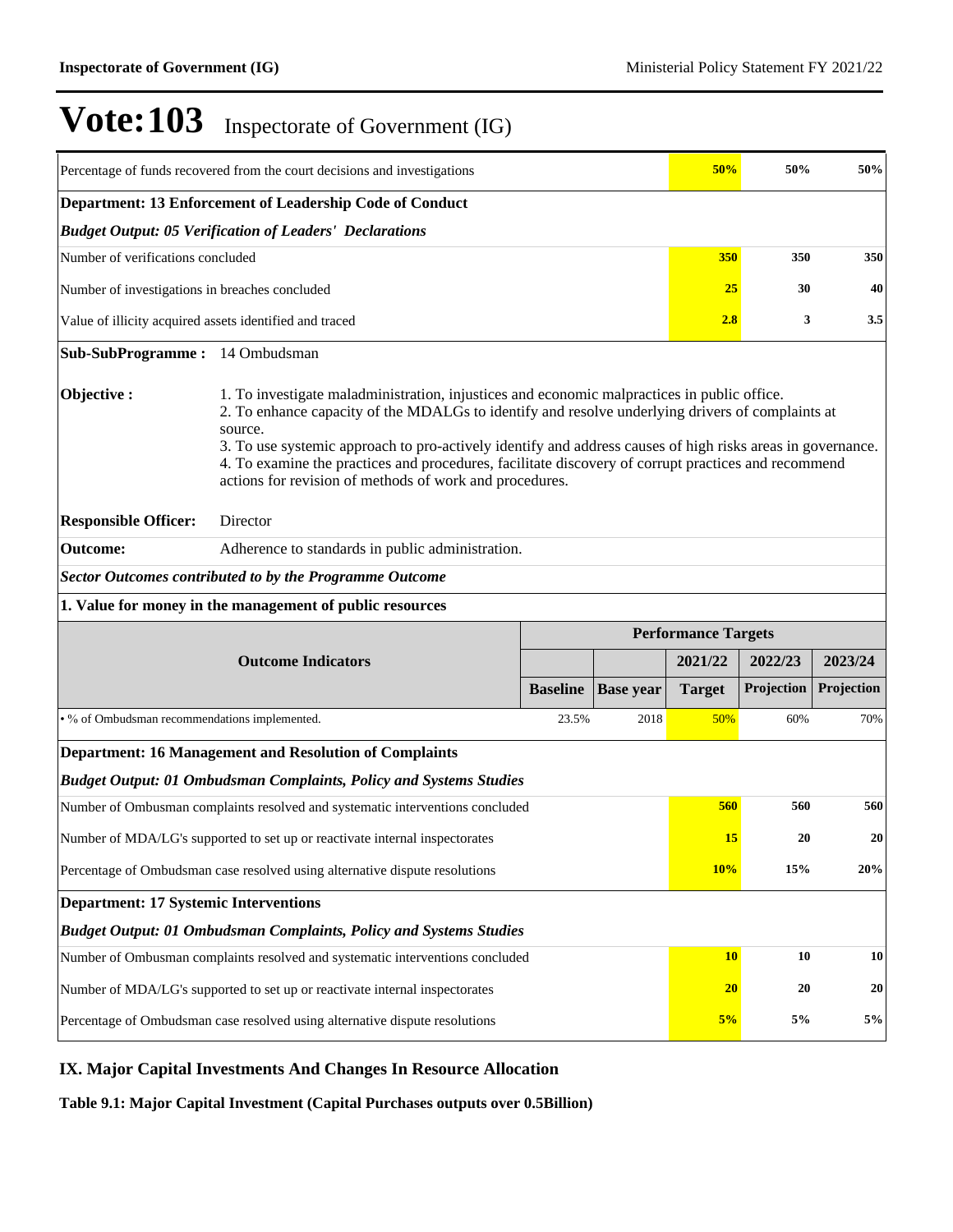| FY 2020/21                                                                            |                |                                                                                                                  | FY 2021/22                                           |
|---------------------------------------------------------------------------------------|----------------|------------------------------------------------------------------------------------------------------------------|------------------------------------------------------|
| <b>Appr. Budget and Planned Outputs</b>                                               |                | <b>Expenditures and Achievements by</b><br>end Dec                                                               | <b>Proposed Budget and Planned</b><br><b>Outputs</b> |
| Vote 103 Inspectorate of Government (IG)                                              |                |                                                                                                                  |                                                      |
| <b>Sub-SubProgramme: 14 12 General Administration and Support Services</b>            |                |                                                                                                                  |                                                      |
| Development Project : 1496 Construction of the IGG Head Office building Project       |                |                                                                                                                  |                                                      |
| <b>Budget Output: 14 12 72 Government Buildings and Administrative Infrastructure</b> |                |                                                                                                                  |                                                      |
| Completion of Phase 1 of IG Head office Building.                                     |                | Completed concrete walls and slabs for ground<br>floor. Started building of pillars to support the<br>structure. | 3 Floors constructed, retainer wall built            |
| <b>Total Output Cost(Ushs Thousand)</b>                                               | 12,500,000     | 900,604                                                                                                          | 12,500,000                                           |
| Gou Dev't:                                                                            | 12,500,000     | 900,604                                                                                                          | 12,500,000                                           |
| Ext Fin:                                                                              | $\overline{0}$ | $\Omega$                                                                                                         |                                                      |
| A.I.A.                                                                                | $\theta$       |                                                                                                                  |                                                      |

### **X. Vote Challenges and Plans To Improve Performance**

#### **Vote Challenges**

While progress has been made in the past in promoting good governance and combating corruption, several constraints still remain and these include:

While the IG has made progress in promoting good governance and combating corruption, several constraints still remain and these include:

a. The MTEF allocations to the Inspectorate of Government for Recurrent (Wage, Non-Wage) and GoU Development has remained unchanged for over three financial years despite the institution reporting funding gaps. These gaps however, have been continuously resolved through provision of supplementary allocations. In the coming FY 2021/22, the IG funding gap is UGX 26.816 Billion: the major components being construction of the IG Head Office Building (UGX 20.595 Billion), Vehicle maintenance, fuel, oils and lubricants. Furthermore, over the past three Financial years, the IG has been receiving approximately 3.5Bn annually from the EU-JAR program to support a number of initiatives in IG including the implementation of the Leadership Code act, investigation of high profile cases and research among others.. This funding however is expected to end at close of the current Financial Year, which will create a big funding gap in implementation of IG activities.

b. Inadequate skills to fight corruption and maladministration in the public sector: Over the years, the prevalence and complexity of corruption in Uganda has increased and is of particular concern to the entire nation. While corruption was previously limited to favors and bribes between a few officials, it now encompasses grand syndicated corruption where controls are deliberately circumvented in a systematic way, involving networks of corrupt officials from different MDALGs and the private sector. However, the IG has not developed adequate capacity to effectively deal with the current forms of corruption and maladministration. It lacks advanced equipment, forensic team, specialized staff such as engineers, valuers and quantity surveyors and skills to conduct assets tracing, verification, financial profiling and lifestyle audits.

c. Inadequate Legal Framework for combating corruption: Although Uganda has enacted a number of laws such as the Inspectorate of Government Act, 2002, the Leadership Code Act, 2002, The Whistleblowers Protection Act, 2010 and the Anti-Money Laundering Act, 2017, among others, to aid the fight against corruption, there still exists gaps in these laws which hinder the effective fight against corruption. For example the Leadership Code Act lacks provisions for leaders to declare wealth of their children, spouses and dependents. In addition Uganda is still in the process of enacting a law on recovery of proceeds of crime, forfeiture of assets and management of recovered assets.

d. Non-implementation of IG recommendations; upon completion of investigations, the IG issues a number of recommendations. However, there has been low implementation of these recommendations leading to the matters remaining unresolved. In the FY 2016/17, the Inspectorate of Government followed up on 452 recommendations of which 207 were acted upon representing and implementation rate of 45.8%. Similarly in FY 2017/18, 1657 recommendations were followed and 390 were implemented representing 23.5% and in FY 2018/19, 2835 recommendations were made, 1621 followed-up and 618 (38.1%) were implemented. During the previous Financial Year 2019/2020, only 351(40%) recommendations were implemented out of a total 877 that were available.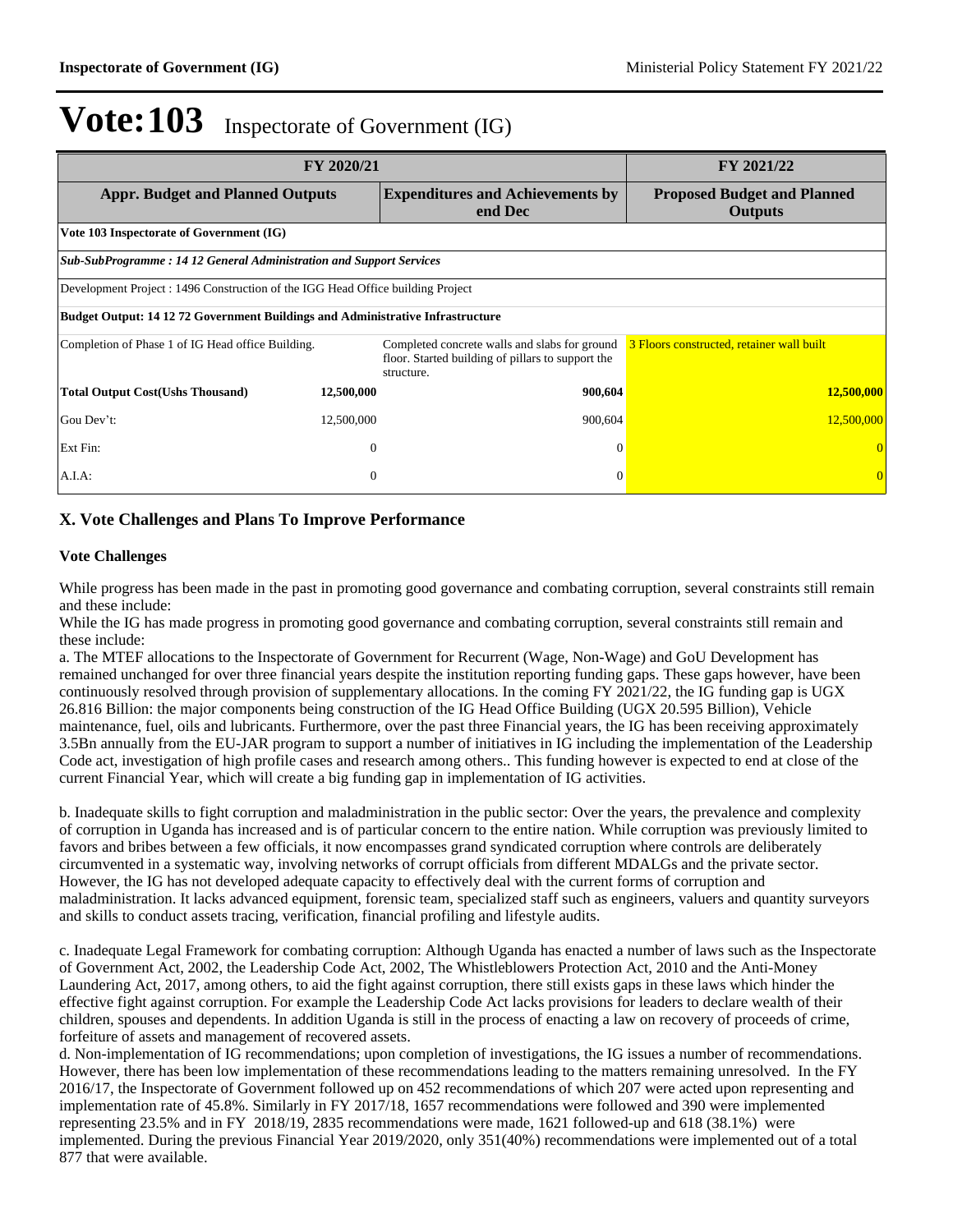#### e. Investigations and Inspections

Most of the IG investigations have been halted due to the social distancing and lockdown measures that were instituted as minimal staff are allowed to work and most Government offices are also equally not operating at full capacity. The IG will mainly take on high Priority and urgent cases including those that are Covid-19 related. Inspection of Government projects will also be held on a priority basis.

#### f. Prosecutions

The IG has had to scale down on prosecution work due to the low activity in the Judiciary because of the COVID-19 pandemic. The Directorate of Legal Affairs can only appear for plea-taking and many cases are still waiting to get hearings. Solutions are still being discussed with the Judiciary key among which is video conferencing but until then prosecution activities remain extremely limited in IG.

#### g. Public engagements and sensitization

This has been the most affected area in the IG work due to the need for social distancing measures that make it practically impossible to have physical public engagements. The IG has therefore resolved to sensitize masses using Radios, TVs and the Social Media handles hence a significant portion of this budget item will be used to pay for the airtime on the various media stations.

h. Inspectorate of Government restructuring; The IG is going through restructuring which has expanded the structure of the Regional Offices to effectively combat corruption and maladministration in local governments. However, GoU has not provided funding to cover costs of implementing the new structure.

#### **Plans to improve Vote Performance**

The IG in the coming FY 2021/22 will undertake actions listed below to improve performance.

a. Automate processes and systems and increase use of technology to expedite investigations and prosecution of corruption cases.

b. Partnering and collaborating with other stakeholders to harness synergies in the fight against corruption.

c. Hire experts to support the institution where there is lack of capacity.

d. Implement the revised IG performance management system and competency Frameworks.

e. Initiate the review of of current legislation under which the IG operates in order to close some gaps that affect efficient implementation of the IG mandate.

## **XI Off Budget Support**

#### **Table 11.1 Off-Budget Support by Project**

| Billion Uganda Shillings                                          | 2020/21 Approved<br><b>Budget</b> | 2021/22 Draft<br><b>Estimates</b> |
|-------------------------------------------------------------------|-----------------------------------|-----------------------------------|
| Sub-SubProgramme 1412 General Administration and Support Services | 1.02                              | 0.28                              |
| <b>Recurrent Budget Estimates</b>                                 |                                   |                                   |
| 04 General Administration and Management                          | 1.02                              | 0.28                              |
| 406-European Union $(EU)$                                         | 0.74                              | 0.00                              |
| 510-Denmark                                                       | 0.28                              | 0.28                              |
| Sub-SubProgramme 1413 Anti-Corruption                             | 10.94                             | 3.21                              |
| <b>Recurrent Budget Estimates</b>                                 |                                   |                                   |
| 09 Transparency, Accountability and Anti- Corruption              | 3.70                              | 0.00                              |
| 400-MULTI-LATERAL DEVELOPMENT PARTNERS                            | 3.70                              | 0.00                              |
| 10 Specialised and Other Investigations                           | 2.33                              | 1.16                              |
| 406-European Union $(EU)$                                         | 1.17                              | 0.00                              |
| 510-Denmark                                                       | 1.16                              | 1.16                              |
| 11 Decentralised Anti-Corruption Interventions                    | 1.16                              | 0.91                              |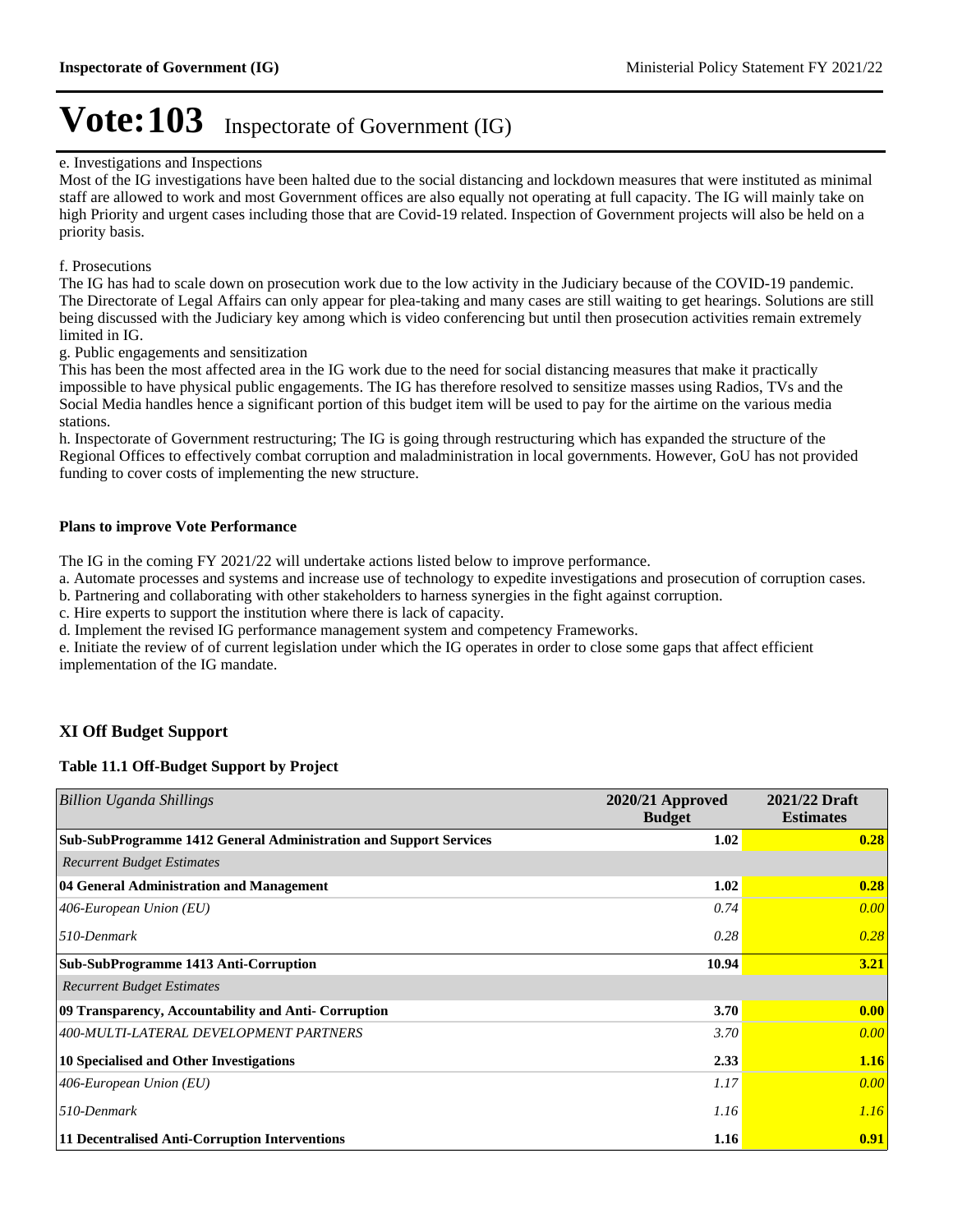| 510-Denmark<br>1.16                                  | 0.91 |
|------------------------------------------------------|------|
| 13 Enforcement of Leadership Code of Conduct<br>1.38 | 0.00 |
| 1.38<br>$406$ -European Union (EU)                   | 0.00 |
| 14 Education and Prevention of Corruption<br>2.37    | 1.14 |
| 1.23<br>$406$ -European Union (EU)                   | 0.00 |
| $510$ -Denmark<br>1.14                               | 1.14 |
| 0.95<br>Sub-SubProgramme 1414 Ombudsman              | 0.95 |
| <b>Recurrent Budget Estimates</b>                    |      |
| 0.95<br>16 Management and Resolution of Complaints   | 0.95 |
| $510$ -Denmark<br>0.95                               | 0.95 |
| <b>Total for Vote</b><br>12.91                       | 4.44 |

## **XII. Vote Cross Cutting Policy And Other Budgetary Issues**

### **Table 12.1: Cross- Cutting Policy Issues**

| <b>Issue Type:</b>                  | <b>HIV/AIDS</b>                                                                                                                                                                                                                                                                                                                                                     |
|-------------------------------------|---------------------------------------------------------------------------------------------------------------------------------------------------------------------------------------------------------------------------------------------------------------------------------------------------------------------------------------------------------------------|
| Objective:                          | To mitigate the effects of HIV and AIDS on the IG work place<br>To provide care and treatment for the IG staff and family                                                                                                                                                                                                                                           |
| <b>Issue of Concern:</b>            | The burden and negative impact of HIV and AIDS on the IG workforce.                                                                                                                                                                                                                                                                                                 |
| <b>Planned Interventions:</b>       | Extending support to infected persons and their family members in partnership with HIV and AIDS<br>organizations.<br>• Improve service seeking behaviour of staff, with more staff getting HIV tested and more staff on<br>anti-retroviral treatment.                                                                                                               |
| <b>Budget Allocation (Billion):</b> | 0.060                                                                                                                                                                                                                                                                                                                                                               |
| <b>Performance Indicators:</b>      | Number of staff and family members supported.<br>Number of outreach initiatives held.<br>Number of sensitizations meetings conducted.                                                                                                                                                                                                                               |
| <b>Issue Type:</b>                  | Gender                                                                                                                                                                                                                                                                                                                                                              |
| Objective:                          | (i) To execute the IG mandate in conformity with the National Gender Policy and the legislation in<br>place to enforce it.<br>(ii) To promote gender equity and equality in the Inspectorate of Government through according<br>equal treatment to men and women in the process of recruitment and training and promotion to all<br>persons irrespective of gender. |
| <b>Issue of Concern:</b>            | Limited integration of gender issues in the IG work plans and budgets.                                                                                                                                                                                                                                                                                              |
| <b>Planned Interventions:</b>       | • Conduct Information and awareness-raising activities on gender mainstreaming techniques<br>through workshops, seminars and training for the IG staff.<br>Promote equal opportunities for men and women during investigations of corruption allegations                                                                                                            |
| <b>Budget Allocation (Billion):</b> | 0.050                                                                                                                                                                                                                                                                                                                                                               |
| <b>Performance Indicators:</b>      | (i) Number of gender awareness sessions conducted.<br>Number of investigations aggregated by gender                                                                                                                                                                                                                                                                 |